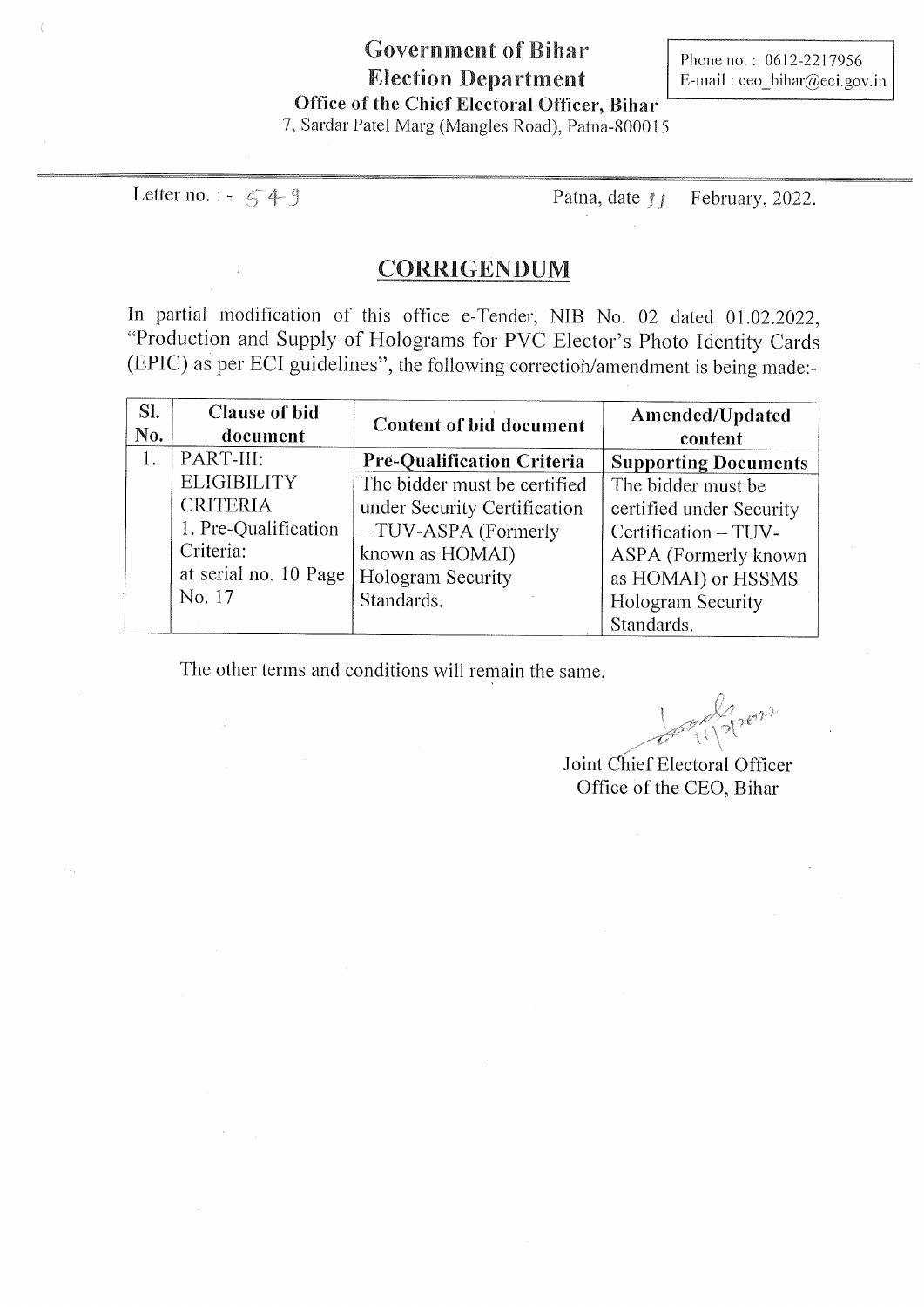#### MINUTES OF PRE-BID MEETING

| Brief Description of Procurement:                        | Production and Supply of Holograms for PVC<br><b>Elector's Photo Identity Cards (EPIC)</b> |
|----------------------------------------------------------|--------------------------------------------------------------------------------------------|
| Bid Ref.                                                 | NIB No. $-02$ dated $01.02.2022$                                                           |
| Date and Time of Pre-Bid Meeting: 08.02.2022 at 11:00 AM |                                                                                            |
| Venue of Pre-Bid Meeting:                                | Office of the CEO, Bihar                                                                   |

The list of attendees is enclosed as annexure - 1.

At the outset, the CEO, Bihar welcomed all the representatives of the prospective bidders who chose to be present and briefed in general about the requirement of the desired work, i.e. Production and Supply of Holograms for PVC Elector's Photo Identity Cards (EPIC).

The timeline mentioned in the RFP was reiterated. The e-tender was floated on 01.02.2022 on the State eProc portal, and pre-bid queries were invited by 05:00 PM on or before 06.02.2022. The queries were taken up bidder wise, and clarifications were given on the relevant queries (clarifications enclosed as annexure  $-2$ ). The participants also raised queries, which were appropriately responded to by the CEO, Bihar.

The representatives present were informed that the corrections/additions/clarifications given, as discussed during the pre-bid meeting, would be uploaded on the state eProc and CEO websites. Further corrigendum to the existing RFP would be uploaded on the portal. Prospective bidders to refer to both the RFP and the corrigendum before submitting the bid.

Thron

Joint Chief Electoral Officer Office of the CEO, Bihar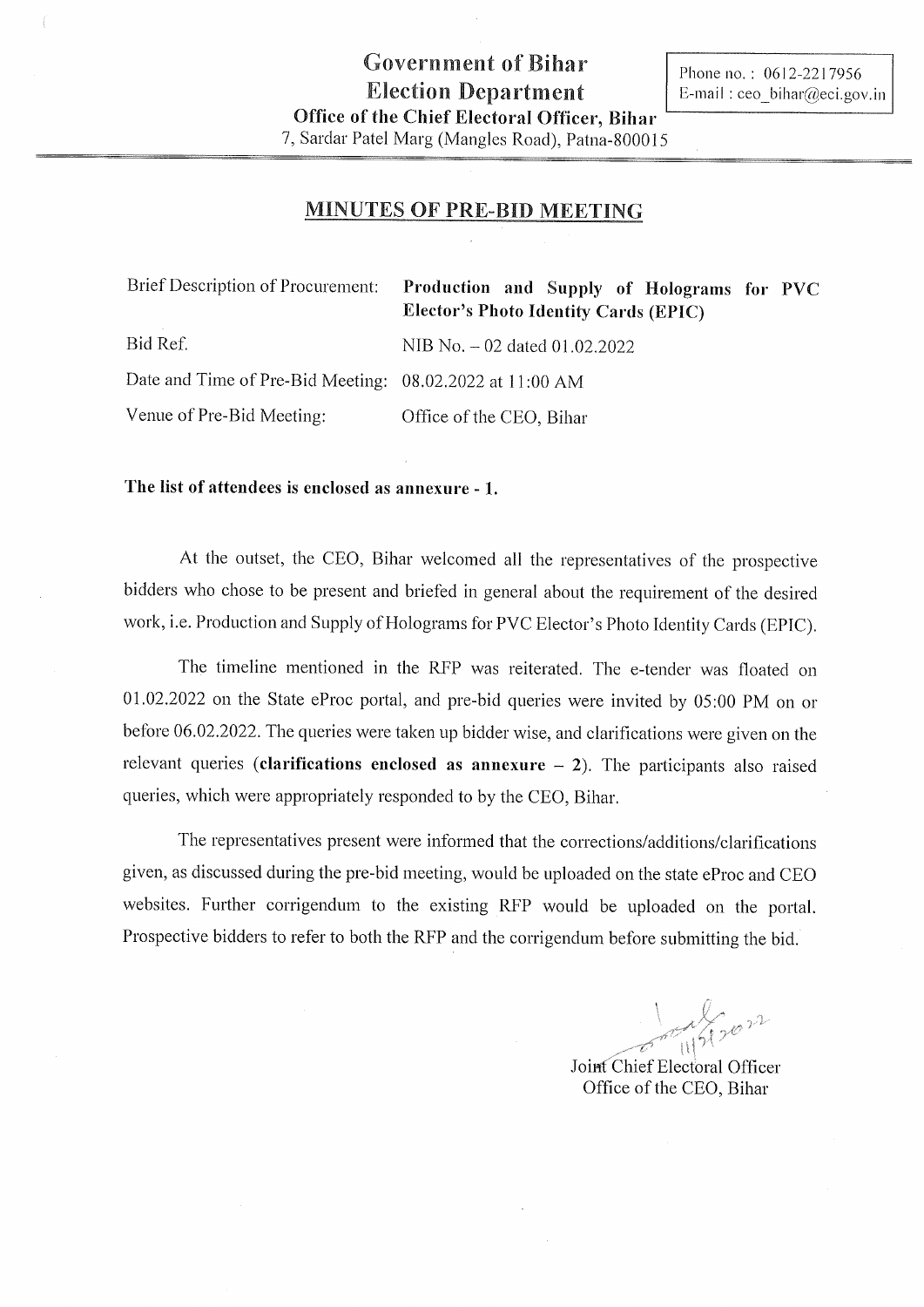# Annexause I

Pre-Bid Meeting (Date - 08.02.2022)

Production and Supply of Holograms for PVC Electors Photo Identity Cards (EPIC)

| SI.<br>No.     | Name of the Firm/Company          | Name and Designation of<br>Representative | Signature               |
|----------------|-----------------------------------|-------------------------------------------|-------------------------|
| $\mathbf{1}$   |                                   |                                           | 4                       |
| $\overline{1}$ | Apony Tripathi                    | Ajey Tripedle                             | popula<br>08/02/2022    |
| $\overline{2}$ | $S$ /thus m's<br>N & S Adoubicion | Sphesman                                  |                         |
| 3              |                                   |                                           |                         |
| $\overline{4}$ |                                   |                                           | Compared to the company |
| 5              |                                   |                                           |                         |
| 6              |                                   |                                           |                         |
| 7              | $\sim$                            |                                           |                         |
| 8              |                                   | $\cdot$                                   |                         |
| 9              |                                   |                                           |                         |
| 10             |                                   |                                           |                         |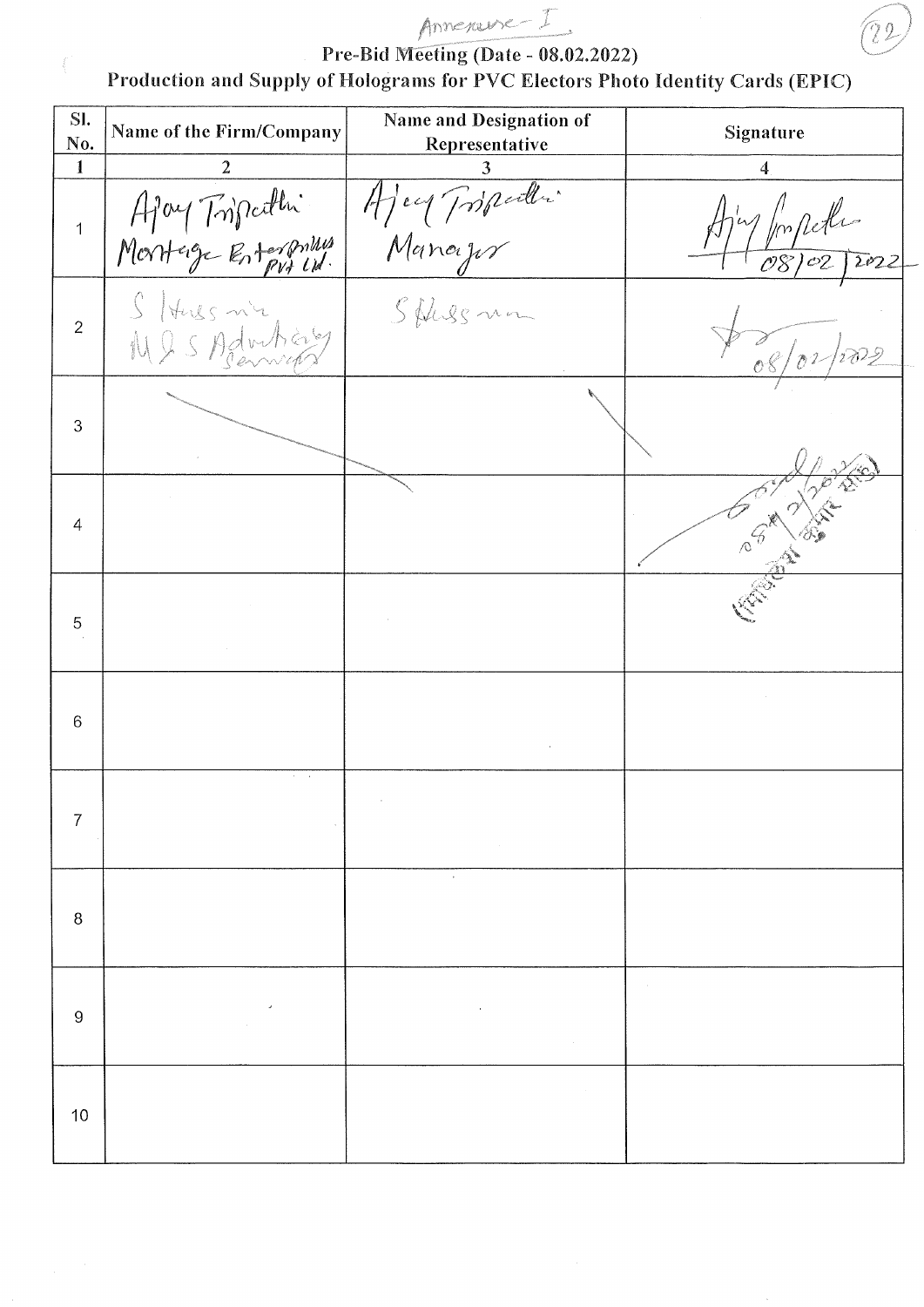## Response to pre-bid queries for Production and Supply of Holograms for PVC Elector's Photo Identity Cards (EPIC)

|     | <b>RFP Document</b> |                                         |                                                 |                 |
|-----|---------------------|-----------------------------------------|-------------------------------------------------|-----------------|
| SI. | reference(s)        | <b>Content of RFP requiring</b>         |                                                 |                 |
| No. | (Section and        | Clarification(s)                        | <b>Point of Clarification(s)</b>                | <b>Response</b> |
|     | Page Number(s))     |                                         |                                                 |                 |
| 1.  | Clause $No. - 02$   | Turnover of at least Rs 1 Crore         | To produce Holographic Hot Stamping Foil,       |                 |
|     | Page No. - 15       | (Rupees One Crore only) from            | the company must have Master Origination        |                 |
|     |                     | Security holographic hot stamping foil  | Machine i.e. the company must be a              |                 |
|     |                     | for stamping on PVC card within         | manufacturer of Security Holograms with         |                 |
|     |                     | India only, during the previous three   | various Master Origination and Non Master       |                 |
|     |                     | Financial years (2018-2019,2019-        | Origination Security Features. Hence it is      |                 |
|     |                     | 2020 and 2020-2021)                     | suggested to amend the condition as follows:    |                 |
|     |                     |                                         | Turnover of at least Rs 1 Crore (Rupees One     |                 |
|     |                     |                                         | Crore only) from 'Security holographic hot      |                 |
|     |                     |                                         | stamping foil for stamping on PVC card' or      |                 |
|     |                     |                                         | 'from manufacturing & supply of Polyester       |                 |
|     |                     |                                         | based Security Holograms' within India only,    |                 |
|     |                     |                                         | during the previous three Financial             | No Change       |
|     |                     |                                         | years (2018-2019,2019-2020 and 2020-2021).      |                 |
|     |                     |                                         | The suggested condition shall pave the way for  |                 |
|     |                     |                                         | the participation of more number of bidders     |                 |
|     |                     |                                         | who are technically more capable of producing   |                 |
|     |                     |                                         | Holographic Products. With an opportunity of    |                 |
|     |                     |                                         | a healthy competition, the Department shall be  |                 |
|     |                     |                                         | in a position of gaining maximum benefit of     |                 |
|     |                     |                                         | zeroing in on the most capable yet cost         |                 |
|     |                     |                                         | efficient supplier.                             |                 |
| 2.  | Clause No. $-08$    | The bidder must have Successfully       | The product in question i.e. Holographic Hot    | No Change       |
|     | Page No. $-16$      | "completed" OR completed part of the    | Stamping Foil can only be manufactured by       |                 |
|     |                     | projects of Security holographic hot    | companies which have all Holographic            |                 |
|     |                     | stamping foil for stamping on PVC       | Infrastructure in place within their premises   |                 |
|     |                     | card within India only during last five | and all the processes are carried out in-house. |                 |

## NIB no. – 02, Dated – 01.02.2022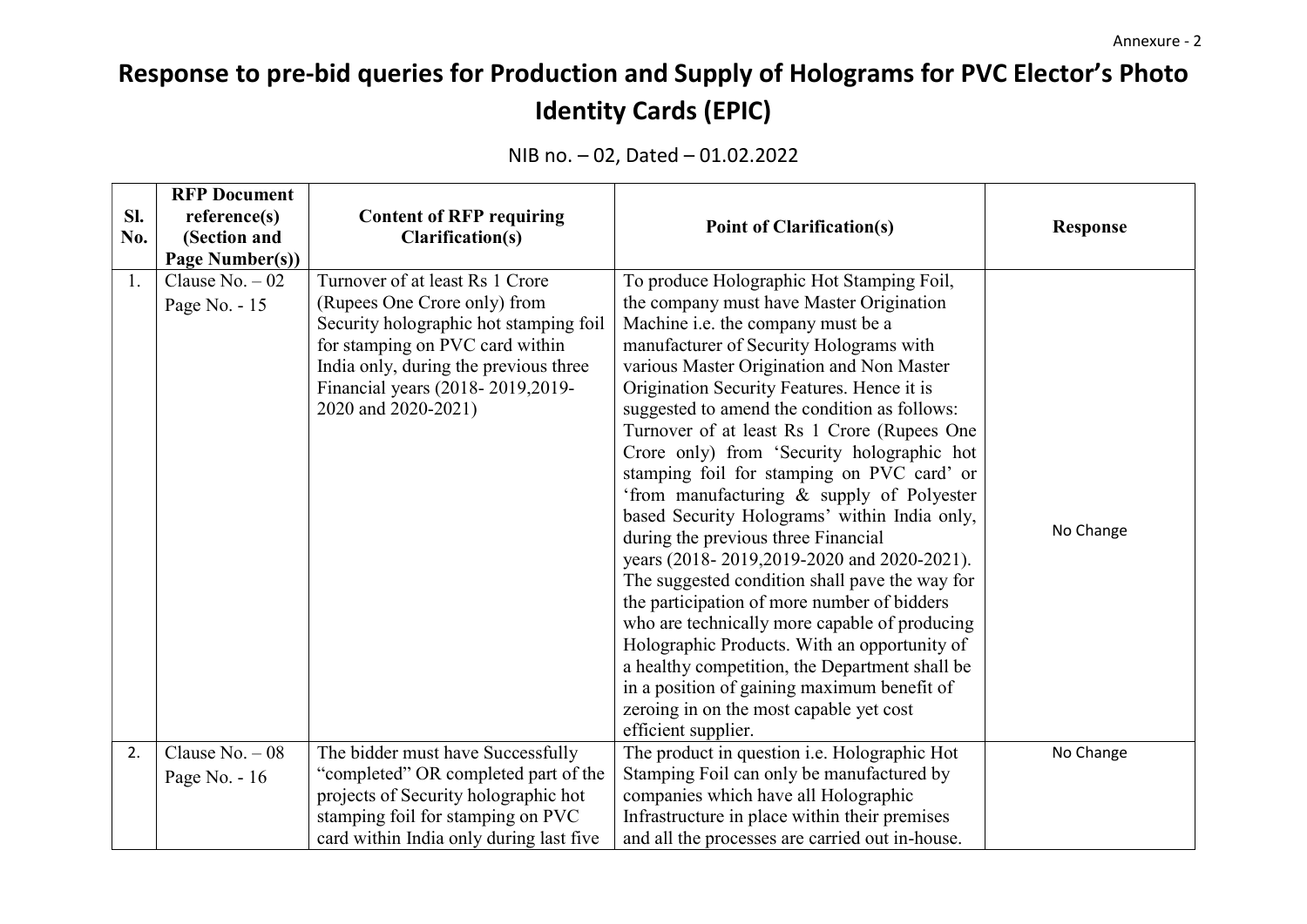|     | <b>RFP Document</b>          |                                                                |                                                                                                  |                 |
|-----|------------------------------|----------------------------------------------------------------|--------------------------------------------------------------------------------------------------|-----------------|
| Sl. | reference(s)                 | <b>Content of RFP requiring</b>                                |                                                                                                  |                 |
| No. | (Section and                 | <b>Clarification(s)</b>                                        | <b>Point of Clarification(s)</b>                                                                 | <b>Response</b> |
|     | Page Number(s))              |                                                                |                                                                                                  |                 |
|     |                              | years awarded by<br>Government/PSUs/Banks/NPCI of the          | In this respect, it is suggested to include the<br>projects for the supply of Security Holograms |                 |
|     |                              | following values as on 21.03.2021                              | also. It is suggested to revise the condition as                                                 |                 |
|     |                              | (a) One project of not less than Rs. 50<br>lakhs or            | follows:                                                                                         |                 |
|     |                              | (b) Two projects costing not less than                         | The bidder must have successfully                                                                |                 |
|     |                              | Rs 25 Lakh each.                                               | "completed" OR completed part of the projects                                                    |                 |
|     |                              | or                                                             | of 'Security holographic hot stamping foil for                                                   |                 |
|     |                              | (c) Three projects costing not                                 | stamping on PVC card' or 'Polyester based                                                        |                 |
|     |                              | less than Rs 20 Lakh each                                      | Security Holograms' within India only during                                                     |                 |
|     |                              |                                                                | last five years awarded by                                                                       |                 |
|     |                              |                                                                | Government/ PSUs/Banks/NPCI of the                                                               |                 |
|     |                              |                                                                | following values as on $21.03.2021$<br>(a) One project of not less than Rs. 50 lakhs or          |                 |
|     |                              |                                                                | (b) Two projects costing not less than Rs 25                                                     |                 |
|     |                              |                                                                | Lakh each or                                                                                     |                 |
|     |                              |                                                                | (c) Three projects costing not less than Rs 20                                                   |                 |
|     |                              |                                                                | Lakh each                                                                                        |                 |
|     |                              |                                                                | A slight amendment as requested above shall                                                      |                 |
|     |                              |                                                                | ensure more number of bidders participating in                                                   |                 |
|     |                              |                                                                | the tender which shall be beneficial to the                                                      |                 |
|     |                              |                                                                | Department/Procuring Entity.                                                                     |                 |
| 3.  | Part-III,<br>Table-1, Item-2 | The Bidder's Average Annual<br>Turnover of at least Rs.1 Crore | We are the leading supplier of Holographic                                                       | Not Considered  |
|     | Page No. - 15                |                                                                | Security products & supply hundreds of crores                                                    |                 |
|     |                              | (Rupees One Crore only) from                                   | of foil for variation applications. We have                                                      |                 |
|     |                              | Security Holographic Hot Stamping                              | supplied foil for PVC also. However, it is                                                       |                 |
|     |                              | Foil for stamping on PVC card within                           | requested to change the same to experience                                                       |                 |
|     |                              | India only, during the previous three                          | rather than value.                                                                               |                 |
|     |                              | Financial years (2018-19, 2019-20 and                          |                                                                                                  |                 |
|     |                              | $2020 - 21$                                                    |                                                                                                  |                 |
| 4.  | Part-III,                    | The bidder must have successfully                              |                                                                                                  |                 |
|     | Table-1, Item-8              | "completed" OR "completed part of                              |                                                                                                  |                 |